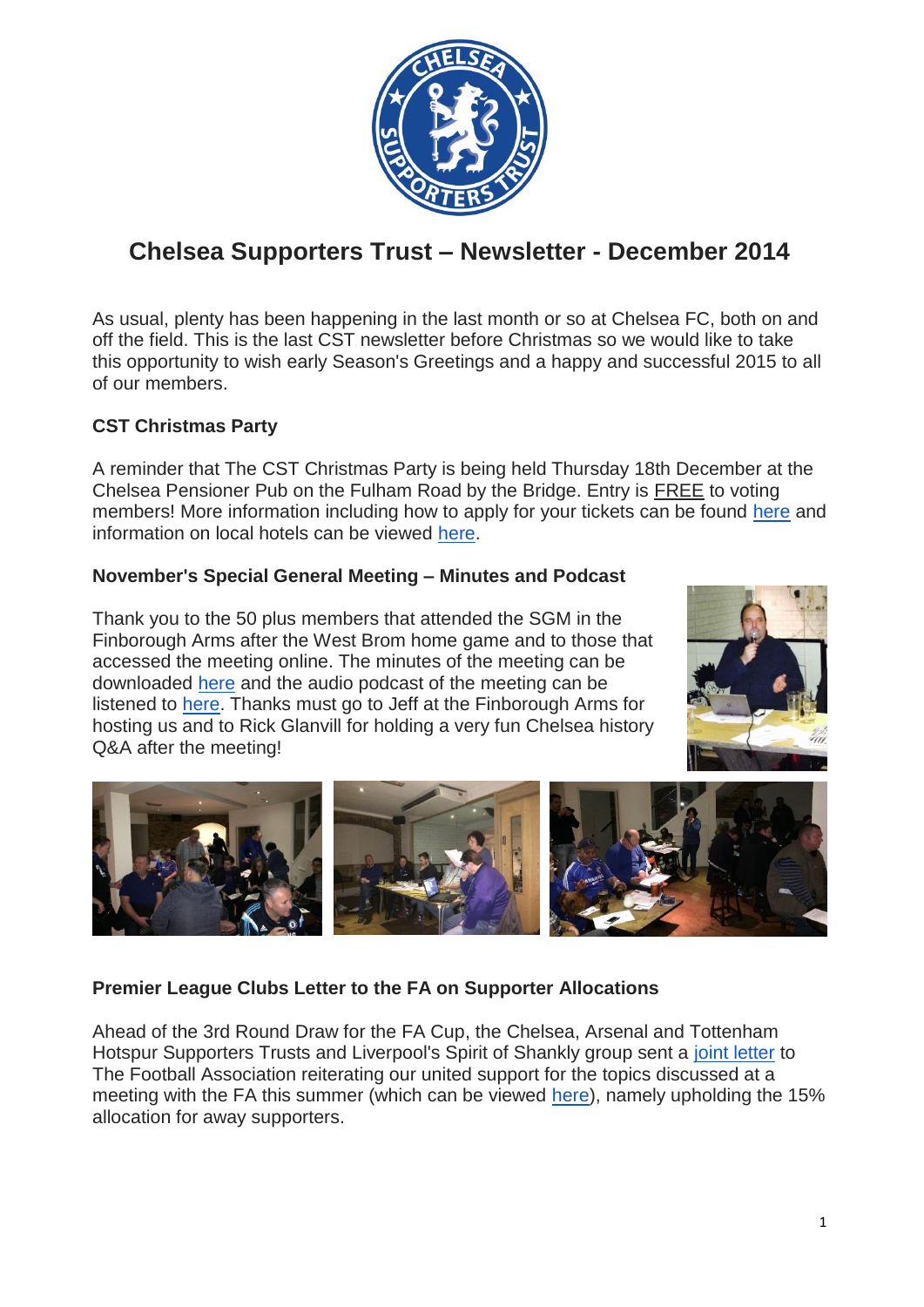# **2014 CST Members Survey Results**

The annual CST members' survey results were sent to Chelsea and our own members a couple of weeks ago. For those who haven't seen them, the survey results can be viewed [here.](http://www.chelseasupporterstrust.com/docs/membershipsurvey_13-14.pdf) We would again like to thank all members who responded as the annual survey highlights what really matters to our members and drives priorities for the CST board. We discussed the results during a meeting with club executives last Friday. The notes of this meeting with the club, which covered a range of issues, will be circulated to members once finalised.

# **CST Ticketing Proposal Submitted to Club**

The CST board recently submitted a ticketing **[proposal](http://www.chelseasupporterstrust.com/docs/cst_ticketing_proposal.pdf)** to the club. This was based on members' surveys we have carried out, including last year's ticketing survey and a benchmarking exercise we carried out last season across Premier League clubs. This was submitted to Chelsea Football Club to help form part of their thinking on ticketing policy for the 2015-16 season, which was in the process of being finalised after the recent Fans Forum (the minutes of which can be found [here\)](http://www.chelseasupporterstrust.com/fans_forum.html).

#### **CPO Share Presented to the Trust**

The CST was delighted to receive the Chelsea Pitch Owners share we purchased as a result of a vote this year's AGM. The framed share was signed by Didier Drogba and presented to board member Theresa Magee by former Blue Tommy Baldwin at the November's home game with West Brom.



# **CST in the Media**

The CST has received a lot of coverage in the press in recent weeks on a range of topics including atmosphere, the 'overseas game' proposal and the sad news on the recent passing of John Neal. Some of that coverage can be seen [here.](https://www.google.co.uk/search?q=chelsea+supporters+trust&espv=2&source=lnms&tbm=nws&sa=X&ei=t0RvVNCpEsnraO6xgIAB&ved=0CAkQ_AUoAg&biw=1495&bih=921)

#### **Get your friends and family to sign up!**

Find out information on [voting membership](http://www.chelseasupporterstrust.com/membership.html) for the Chelsea Supporters Trust, which costs just £5 year and gives you a voice and a vote at official meetings as well as a free CST pin badge!

#### **Further Reading - Wider News**

- Help support the [Justice for Jeff Astle](http://www.chelseasupporterstrust.com/jeff_astle.html) campaign
- The FSF wants to hear from female supporters via its Women in Football [survey](https://www.surveymonkey.com/s/women-at-football)
- Short two minute Safe Standing [survey](https://docs.google.com/forms/d/19TLMtjghQxMy7de4nIIg92hkyzSI9kDTanwrrYsIjOk/viewform?c=0&w=1) from [Sit Down -](https://www.indiegogo.com/projects/sit-down-shut-up) Shut Up!
- 'How supporters became the [new enemy](http://www.thedaisycutter.co.uk/2014/11/how-supporters-became-the-new-villains-of-modern-football) of modern football'
- Premier League clubs are less and less able to ignore [fan discontent](http://www.newstatesman.com/lifestyle/2014/12/premier-league-clubs-are-less-and-less-able-ignore-fan-discontent-over-ticket) over ticket prices
- FIFA faces more questions after [latest World Cup claims](http://www.bbc.co.uk/sport/0/football/30267073)
- AFC Wimbledon a step [closer](http://www.afcwimbledon.co.uk/news/article/planning-application-2083852.aspx) to returning to Plough Lane